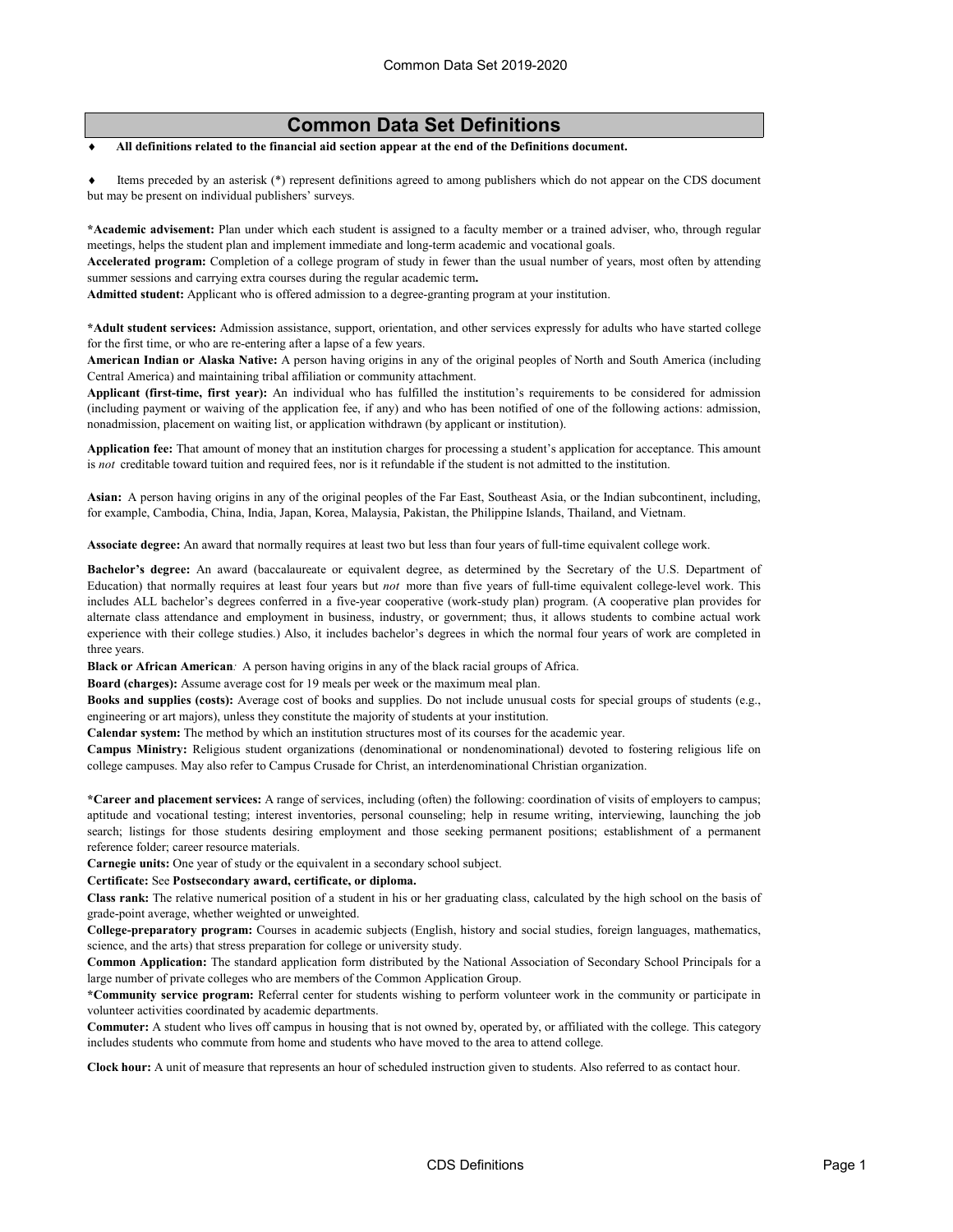**Continuous basis (for program enrollment):** A calendar system classification that is used by institutions that enroll students at any time during the academic year. For example, a cosmetology school or a word processing school might allow students to enroll and begin studies at various times, with no requirement that classes begin on a certain date.

**Cooperative education program:** A program that provides for alternate class attendance and employment in business, industry, or government.

**Cooperative housing:** College-owned, -operated, or -affiliated housing in which students share room and board expenses and participate in household chores to reduce living expenses.

**\*Counseling service:** Activities designed to assist students in making plans and decisions related to their education, career, or personal development.

**Credit:** Recognition of attendance or performance in an instructional activity (course or program) that can be applied by a recipient toward the requirements for a degree, diploma, certificate, or recognized postsecondary credential.

**Credit course:** A course that, if successfully completed, can be applied toward the number of courses required for achieving a degree, diploma, certificate, or other recognized postsecondary credential.

**Credit hour:** A unit of measure representing an hour (50 minutes) of instruction over a 15-week period in a semester or trimester system or a 10-week period in a quarter system. It is applied toward the total number of hours needed for completing the requirements of a degree, diploma, certificate, or recognized postsecondary credential.

**Cross-registration:** A system whereby students enrolled at one institution may take courses at another institution without having to apply to the second institution.

**Deferred admission:** The practice of permitting admitted students to postpone enrollment, usually for a period of one academic term or one year.

**Degree:** An award conferred by a college, university, or other postsecondary education institution as official recognition for the successful completion of a program of studies.

**Degree-seeking students:** Students enrolled in courses for credit who are recognized by the institution as seeking a degree or recognized postsecondary credential. At the undergraduate level, this is intended to include students enrolled in vocational or occupational programs.

**Differs by program (calendar system):** A calendar system classification that is used by institutions that have occupational/vocational programs of varying length. These schools may enroll students at specific times depending on the program desired. For example, a school might offer a two-month program in January, March, May, September, and November; and a threemonth program in January, April, and October.

**Diploma:** See **Postsecondary award, certificate, or diploma.**

**Distance learning:** An option for earning course credit at off-campus locations via cable television, internet, satellite classes, videotapes, correspondence courses, or other means.

**Doctor's degree-research/scholarship**: A Ph.D. or other doctor's degree that requires advanced work beyond the master's level, including the preparation and defense of a dissertation based on original research, or the planning and execution of an original project demonstrating substantial artistic or scholarly achievement. Some examples of this type of degree may include Ed.D., D.M.A., D.B.A., D.Sc., D.A., or D.M, and others, as designated by the awarding institution.

**Doctor's degree-professional practice**: A doctor's degree that is conferred upon completion of a program providing the knowledge and skills for the recognition, credential, or license required for professional practice. The degree is awarded after a period of study such that the total time to the degree, including both pre-professional and professional preparation, equals at least six full-time equivalent academic years. Some of these degrees were formerly classified as "first-professional" and may include: Chiropractic (D.C. or D.C.M.); Dentistry (D.D.S. or D.M.D.); Law (L.L.B. or J.D.); Medicine (M.D.); Optometry (O.D.); Osteopathic Medicine (D.O); Pharmacy (Pharm.D.); Podiatry (D.P.M., Pod.D., D.P.); or, Veterinary Medicine (D.V.M.), and others, as designated by the awarding institution.

**Doctor's degree-other**: A doctor's degree that does not meet the definition of a doctor's degree - research/scholarship or a doctor's degree - professional practice.

**Double major:** Program in which students may complete two undergraduate programs of study simultaneously.

**Dual enrollment:** A program through which high school students may enroll in college courses while still enrolled in high school. Students are not required to apply for admission to the college in order to participate.

**Early action plan:** An admission plan that allows students to apply and be notified of an admission decision well in advance of the regular notification dates. If admitted, the candidate is not committed to enroll; the student may reply to the offer under the college's regular reply policy.

**Early admission:** A policy under which students who have not completed high school are admitted and enroll full time in college, usually after completion of their junior year.

**Early decision plan:** A plan that permits students to apply and be notified of an admission decision (and financial aid offer if applicable) well in advance of the regular notification date. Applicants agree to accept an offer of admission and, if admitted, to withdraw their applications from other colleges. There are three possible decisions for early decision applicants: admitted, denied, or not admitted but forwarded for consideration with the regular applicant pool, without prejudice.

**English as a Second Language (ESL):** A course of study designed specifically for students whose native language is not English.

**Exchange student program-domestic:** Any arrangement between a student and a college that permits study for a semester or more at another college **in the United States** without extending the amount of time required for a degree. **See also Study abroad**.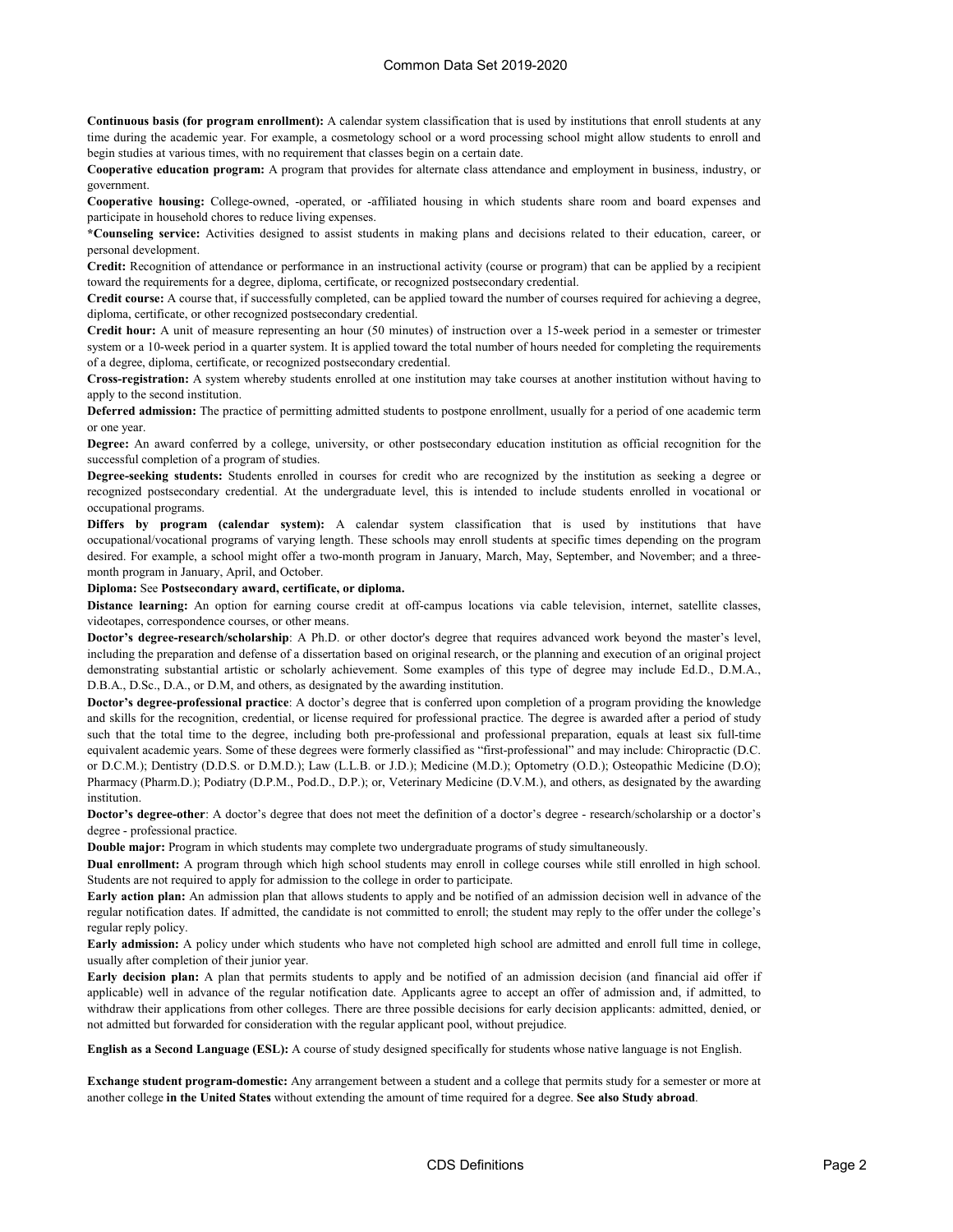**External degree program:** A program of study in which students earn credits toward a degree through independent study, college courses, proficiency examinations, and personal experience. External degree programs require minimal or no classroom attendance.

**Extracurricular activities (as admission factor):** Special consideration in the admissions process given for participation in both school and nonschool-related activities of interest to the college, such as clubs, hobbies, student government, athletics, performing arts, etc.

**First-time student:** A student attending any institution for the first time at the level enrolled. Includes students enrolled in the fall term who attended a postsecondary institution for the first time at the same level in the prior summer term. Also includes students who entered with advanced standing (college credit earned before graduation from high school).

**First-time, first-year (freshman) student:** A student attending any institution for the first time at the undergraduate level. Includes students enrolled in the fall term who attended college for the first time in the prior summer term. Also includes students who entered with advanced standing (college credits earned before graduation from high school).

**First-year student:** A student who has completed less than the equivalent of 1 full year of undergraduate work; that is, less than 30 semester hours (in a 120-hour degree program) or less than 900 clock hours.

**Freshman:** A first-year undergraduate student.

**\*Freshman/new student orientation:** Orientation addressing the academic, social, emotional, and intellectual issues involved in beginning college. May be a few hours or a few days in length; at some colleges, there is a fee.

**Full-time student (undergraduate):** A student enrolled for 12 or more semester credits, 12 or more quarter credits, or 24 or more clock hours a week each term.

**Geographical residence (as admission factor):** Special consideration in the admission process given to students from a particular region, state, or country of residence.

**Grade-point average (academic high school GPA):** The sum of grade points a student has earned in secondary school divided by the number of courses taken. The most common system of assigning numbers to grades counts four points for an A, three points for a B, two points for a C, one point for a D, and no points for an E or F. Unweighted GPA's assign the same weight to each course. Weighting gives students additional points for their grades in advanced or honors courses.

**Graduate student:** A student who holds a bachelor's or equivalent, and is taking courses at the post-baccalaureate level.

**\*Health services:** Free or low cost on-campus primary and preventive health care available to students.

**High school diploma or recognized equivalent:** A document certifying the successful completion of a prescribed secondary school program of studies, or the attainment of satisfactory scores on the Tests of General Educational Development (GED), or another statespecified examination.

**Hispanic or Latino:** A person of Mexican, Puerto Rican, Cuban, South or Central American, or other Spanish culture or origin, regardless of race.

**Honors program:** Any special program for very able students offering the opportunity for educational enrichment, independent study, acceleration, or some combination of these.

**Independent study:** Academic work chosen or designed by the student with the approval of the department concerned, under an instructor's supervision, and usually undertaken outside of the regular classroom structure.

**In-state tuition:** The tuition charged by institutions to those students who meet the state's or institution's residency requirements.

**International student:** See **Nonresident alien.**

**International student group:** Student groups that facilitate cultural dialogue, support a diverse campus, assist international students in acclimation and creating a social network.

**Internship:** Any short-term, supervised work experience usually related to a student's major field, for which the student earns academic credit. The work can be full- or part-time, on- or off-campus, paid or unpaid.

**\*Learning center:** Center offering assistance through tutors, workshops, computer programs, or audiovisual equipment in reading, writing, math, and skills such as taking notes, managing time, taking tests.

**\*Legal services:** Free or low cost legal advice for a range of issues (personal and other).

**Liberal arts/career combination:** Program in which a student earns undergraduate degrees in two separate fields, one in a liberal arts major and the other in a professional or specialized major, whether on campus or through cross-registration.

**Master's degree**: An award that requires the successful completion of a program of study of generally one or two full-time equivalent academic years of work beyond the bachelor's degree. Some of these degrees, such as those in Theology (M.Div., M.H.L./Rav) that were formerly classified as "first-professional", may require more than two full-time equivalent academic years of work.

**Minority affiliation (as admission factor):** Special consideration in the admission process for members of designated racial/ethnic minority groups.

**\*Minority student center:** Center with programs, activities, and/or services intended to enhance the college experience of students of color.

**Model United Nations:** A simulation activity focusing on conflict resolution, globalization, and diplomacy. Assuming roles as foreign ambassadors and "delegates," students conduct research, engage in debate, draft resolutions, and may participate in a national Model UN conference.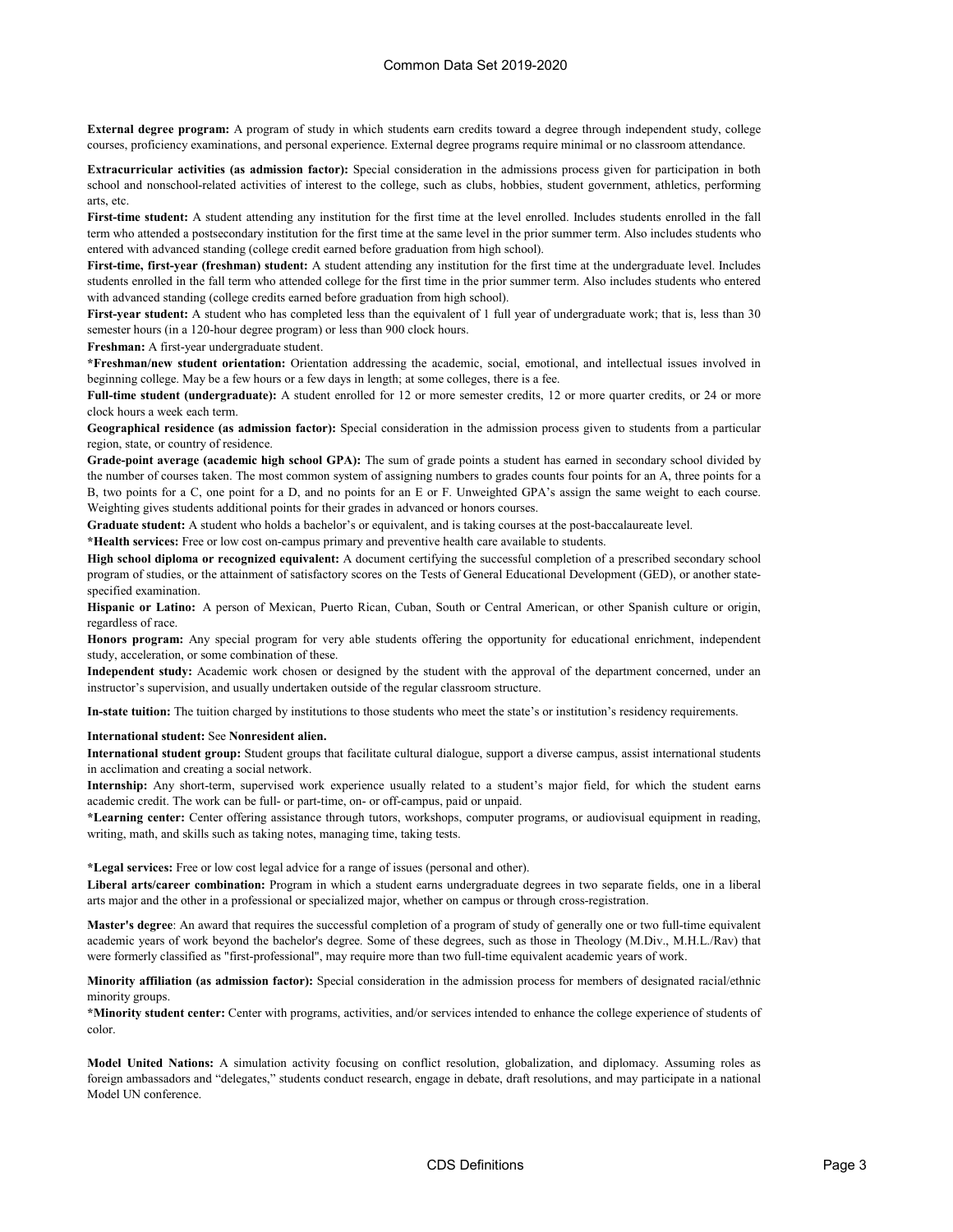**Native Hawaiian or Other Pacific Islander:** A person having origins in any of the original peoples of Hawaii, Guam, Samoa, or other Pacific Islands.

**Nonresident alien:** A person who is not a citizen or national of the United States and who is in this country on a visa or temporary basis and does not have the right to remain indefinitely.

**\*On-campus day care:** Licensed day care for students' children (usually age 3 and up); usually for a fee.

**Open admission:** Admission policy under which virtually all secondary school graduates or students with GED equivalency diplomas are admitted without regard to academic record, test scores, or other qualifications.

**Other expenses (costs):** Include average costs for clothing, laundry, entertainment, medical (if not a required fee), and furnishings.

**Out-of-state tuition:** The tuition charged by institutions to those students who do not meet the institution's or state's residency requirements.

**Part-time student (undergraduate):** A student enrolled for fewer than 12 credits per semester or quarter, or fewer than 24 clock hours a week each term.

**\*Personal counseling**: One-on-one or group counseling with trained professionals for students who want to explore personal, educational, or vocational issues.

**Post-baccalaureate certificate:** An award that requires completion of an organized program of study requiring 18 credit hours beyond the bachelor's; designed for persons who have completed a baccalaureate degree but do not meet the requirements of academic degrees carrying the title of master.

**Post-master's certificate:** An award that requires completion of an organized program of study of 24 credit hours beyond the master's degree but does not meet the requirements of academic degrees at the doctoral level.

**Postsecondary award, certificate, or diploma:** Includes the following three IPEDS definitions for postsecondary awards, certificates, and diplomas of varying durations and credit/contact/clock hour requirements:

*Less Than 1 Academic Year:* Requires completion of an organized program of study at the postsecondary level (below the baccalaureate degree) in less than 1 academic year (2 semesters or 3 quarters) or in less than 900 clock hours by a student enrolled fulltime.

*At Least 1 But Less Than 2 Academic Years:* Requires completion of an organized program of study at the postsecondary level (below the baccalaureate degree) in at least 1 but less than 2 full-time equivalent academic years, or designed for completion in at least 30 but less than 60 credit hours, or in at least 900 but less than 1,800 clock hours.

*At Least 2 But Less Than 4 Academic Years:* Requires completion of an organized program of study at the postsecondary level (below the baccalaureate degree) in at least 2 but less than 4 full-time equivalent academic years, or designed for completion in at least 60 but less than 120 credit hours, or in at least 1,800 but less than 3,600 clock hours.

**Private institution:** An educational institution controlled by a private individual(s) or by a nongovernmental agency, usually supported primarily by other than public funds, and operated by other than publicly elected or appointed officials.

**Private for-profit institution:** A private institution in which the individual(s) or agency in control receives compensation, other than wages, rent, or other expenses for the assumption of risk.

**Private nonprofit institution:** A private institution in which the individual(s) or agency in control receives no compensation, other than wages, rent, or other expenses for the assumption of risk. These include both independent nonprofit schools and those affiliated with a religious organization.

**Proprietary institution:** See **Private for-profit institution.**

**Public institution:** An educational institution whose programs and activities are operated by publicly elected or appointed school officials, and which is supported primarily by public funds.

**Quarter calendar system:** A calendar system in which the academic year consists of three sessions called quarters of about 12 weeks each. The range may be from 10 to 15 weeks. There may be an additional quarter in the summer.

**Race/ethnicity:** Category used to describe groups to which individuals belong, identify with, or belong in the eyes of the community. The categories do not denote scientific definitions of anthropological origins. A person may be counted in only one group.

**Race/ethnicity unknown:** Category used to classify students or employees whose race/ethnicity is not known and whom institutions are unable to place in one of the specified racial/ethnic categories.

**Recognized Postsecondary Credential:** Includes both Title IV eligible degrees, certificates, and other recognized postsecondary credentials. Any credential that is received after completion of a program that is eligible for Title IV federal student aid. Credentials that are awarded to recognize an individual's attainment of measurable technical or industry/occupational skills necessary to obtain employment or advance within an industry occupation. (Generally based on standards developed or endorsed by employers or industry associations).

**Religious affiliation/commitment (as admission factor):** Special consideration given in the admission process for affiliation with a certain church or faith/religion, commitment to a religious vocation, or observance of certain religious tenets/lifestyle.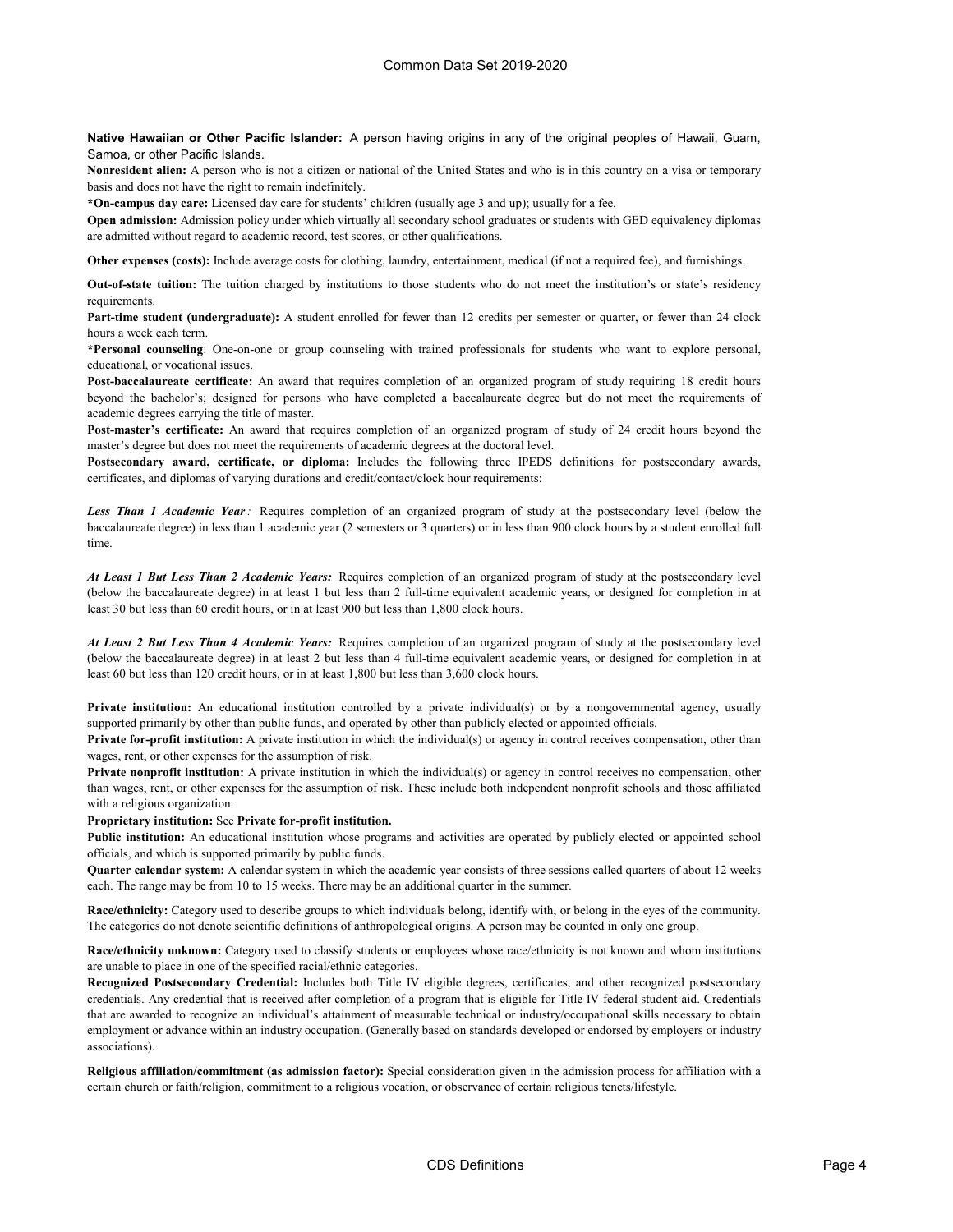**\*Religious counseling:** One-on-one or group counseling with trained professionals for students who want to explore religious problems or issues.

**\*Remedial services:** Instructional courses designed for students deficient in the general competencies necessary for a regular postsecondary curriculum and educational setting.

**Required fees:** Fixed sum charged to students for items not covered by tuition and required of such a large proportion of all students that the student who does NOT pay is the exception. Do not include application fees or optional fees such as lab fees or parking fees.

**Resident alien or other eligible non-citizen:** A person who is not a citizen or national of the United States and who has been admitted as a legal immigrant for the purpose of obtaining permanent resident alien status (and who holds either an alien registration card [Form I-551 or I-151], a Temporary Resident Card [Form I-688], or an Arrival-Departure Record [Form I-94] with a notation that conveys legal immigrant status, such as Section 207 Refugee, Section 208 Asylee, Conditional Entrant Parolee or Cuban-Haitian).

**Room and board (charges)—on campus:** Assume double occupancy in institutional housing and 19 meals per week (or maximum meal plan).

**Secondary school record (as admission factor):** Information maintained by the secondary school that may include such things as the student's high school transcript, class rank, GPA, and teacher and counselor recommendations.

**Semester calendar system:** A calendar system that consists of two semesters during the academic year with about 16 weeks for each semester of instruction. There may be an additional summer session.

**Student-designed major:** A program of study based on individual interests, designed with the assistance of an adviser.

**Study abroad:** Any arrangement by which a student completes part of the college program studying in another country. Can be at a campus abroad or through a cooperative agreement with some other U.S. college or an institution of another country.

**\*Summer session:** A summer session is shorter than a regular semester and not considered part of the academic year. It is not the third term of an institution operating on a trimester system or the fourth term of an institution operating on a quarter calendar system. The institution may have 2 or more sessions occurring in the summer months. Some schools, such as vocational and beauty schools, have year-round classes with no separate summer session.

**Talent/ability (as admission factor):** Special consideration given to students with demonstrated talent/abilities in areas of interest to the institution (e.g., sports, the arts, languages, etc.).

**Teacher certification program:** Program designed to prepare students to meet the requirements for certification as teachers in elementary, middle/junior high, and secondary schools.

**Transfer applicant:** An individual who has fulfilled the institution's requirements to be considered for admission (including payment or waiving of the application fee, if any) and who has previously attended another college or university and earned college-level credit.

**Transfer student:** A student entering the institution for the first time but known to have previously attended a postsecondary institution at the same level (e.g., undergraduate). The student may transfer with or without credit.

**Transportation (costs):** Assume two round trips to student's hometown per year for students in institutional housing or daily travel to and from your institution for commuter students.

**Trimester calendar system:** An academic year consisting of 3 terms of about 15 weeks each.

**Tuition:** Amount of money charged to students for instructional services. Tuition may be charged per term, per course, or per credit.

**\*Tutoring:** May range from one-on-one tutoring in specific subjects to tutoring in an area such as math, reading, or writing. Most tutors are college students; at some colleges, they are specially trained and certified.

**Unit:** a standard of measurement representing hours of academic instruction (e.g., semester credit, quarter credit, clock hour). **Undergraduate:** A student enrolled in a four- or five-year bachelor's degree program, an associate degree program, or a vocational or technical program below the baccalaureate.

**\*Veteran's counseling:** Helps veterans and their dependents obtain benefits for their selected program and provides certifications to the Veteran's Administration. May also provide personal counseling on the transition from the military to a civilian life.

**\*Visually impaired:** Any person whose sight loss is not correctable and is sufficiently severe as to adversely affect educational performance.

**Volunteer work (as admission factor):** Special consideration given to students for activity done on a volunteer basis (e.g., tutoring, hospital care, working with the elderly or disabled) as a service to the community or the public in general.

Wait list: List of students who meet the admission requirements but will only be offered a place in the class if space becomes available.

**Weekend college:** A program that allows students to take a complete course of study and attend classes only on weekends.

**White:** A person having origins in any of the original peoples of Europe, the Middle East, or North Africa.

**\*Women's center:** Center with programs, academic activities, and/or services intended to promote an understanding of the evolving roles of women.